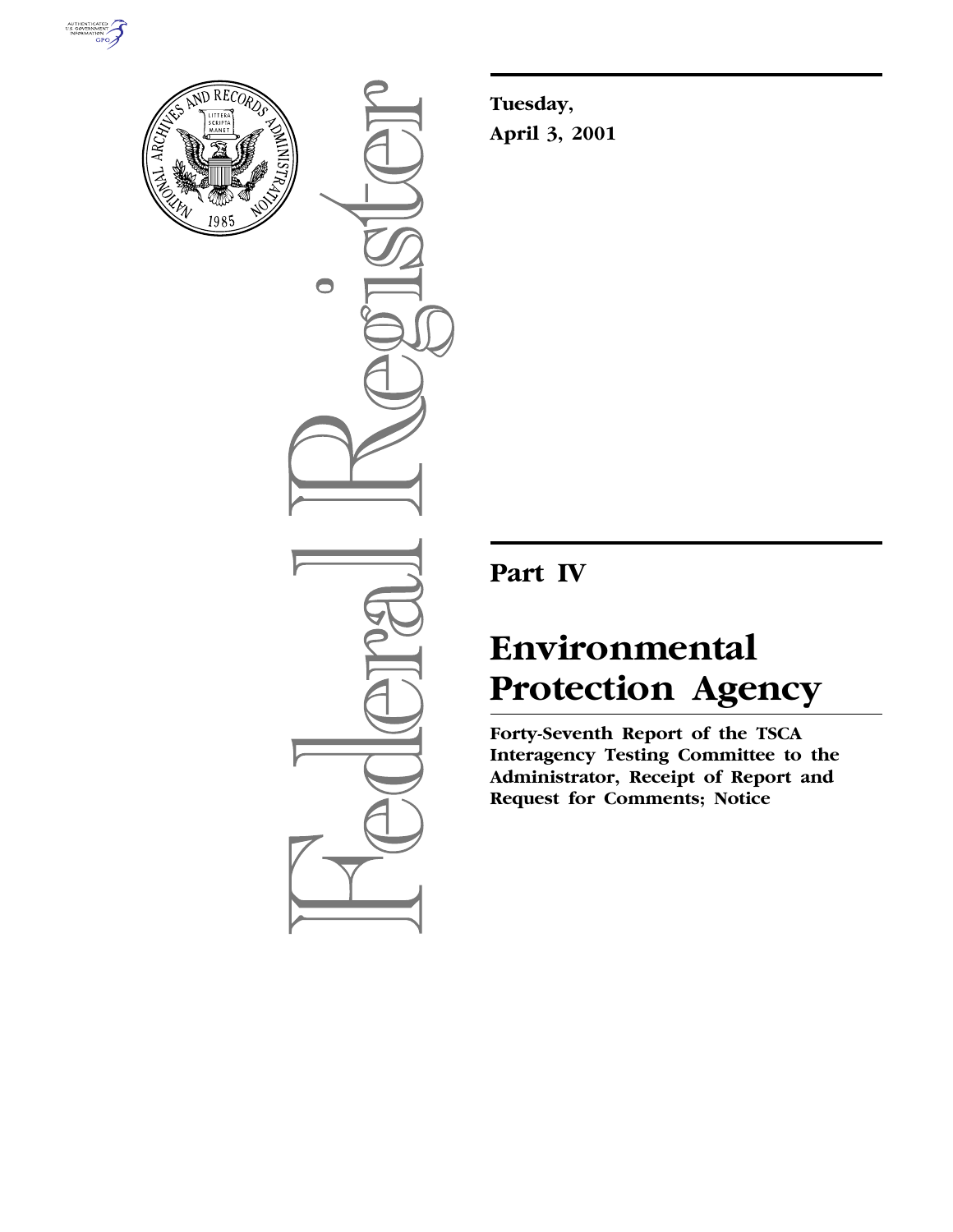#### **ENVIRONMENTAL PROTECTION AGENCY**

**[OPPTS–41055; FRL–6763–6]**

#### **Forty-Seventh Report of the TSCA Interagency Testing Committee to the Administrator; Receipt of Report and Request for Comments**

**AGENCY:** Environmental Protection Agency (EPA).

**ACTION:** Notice.

**SUMMARY:** The Toxic Substances Control Act (TSCA) Interagency Testing Committee (ITC) transmitted its 47th ITC Report to the Administrator of the EPA on November 30, 2000. In the 47th ITC Report, which is included in this notice, the ITC adds 37 indium chemicals and 4 other chemicals discussed in the 46th ITC Report as recommended chemicals to its *Priority Testing List*. The ITC requests TSCA section 8(a) Preliminary Assessment Information Reporting (PAIR) rules for the appropriate CAS numbered chemicals and TSCA section 8(d) Health and Safety Data reporting rules be promulgated by the EPA for these chemicals and the 8 nonylphenol polyethoxylate degradation products placed on the *Priority Testing List* in the 46th ITC Report. The ITC is also placing three chloroalkenes as recommended chemicals on the ITC's *Priority Testing List* in order to solicit information on use, exposure, ecological effects, environmental fate, and health effects under the ITC's Voluntary Information Submission Policy (VISP). This action is part of the ITC's ongoing efforts to screen chemicals with potential to persist and bioconcentrate.

**DATES:** Comments, identified by docket control number OPPTS–41055, must be received on or before May 3, 2001.

**ADDRESSES:** Comments may be submitted by mail, electronically, or in person. Please follow the detailed instructions for each method as provided in Unit I. of the

**SUPPLEMENTARY INFORMATION**. To ensure proper receipt by EPA, it is imperative that you identify docket control number OPPTS–41055 in the subject line on the first page of your response.

**FOR FURTHER INFORMATION CONTACT:** *For general information contact*: Barbara Cunningham, Acting Director, Environmental Assistance Division (7408), Office of Pollution Prevention and Toxics, Environmental Protection Agency, 1200 Pennsylvania Ave., NW., Washington, DC 20460; telephone number: (202) 554–1404; e-mail address: TSCA-Hotline@epa.gov.

*For technical information contact*: John D. Walker, ITC Executive Director (7401), Environmental Protection Agency, 1200 Pennsylvania Ave., NW., Washington, DC 20460; telephone number: (202) 260–1825; fax: (202) 260– 7895; e-mail address: walker.johnd@epa.gov.

#### **SUPPLEMENTARY INFORMATION:**

#### **I. General Information**

#### *A. Does this Action Apply to Me?*

This notice is directed to the public in general. It may, however, be of particular interest to you if you manufacture (defined by statute to include import) and/or process TSCAcovered chemicals and you may be identified by the North American Industrial Classification System (NAICS) codes 325 and 32411. Because this notice is directed to the general public and other entities may also be interested, the Agency has not attempted to describe all the specific entities that may be interested in this action. If you have any questions regarding the applicability of this action to a particular entity, consult the technical person listed under **FOR FURTHER INFORMATION CONTACT**.

*B. How Can I Get Additional Information, Including Copies of this Document or Other Related Documents?*

1. *Electronically*. You may obtain electronic copies of this document, and certain other related documents that might be available electronically, from the EPA Internet Home Page at http:// www.epa.gov/. To access this document, on the Home Page select ''Laws and Regulations,'' ''Regulations and Proposed Rules,'' and then look up the entry for this document under the ''**Federal Register**—Environmental Documents.'' You can also go directly to the **Federal Register** listings at http:// www.epa.gov/fedrgstr/.

You may also access additional information about the ITC and the TSCA testing program through the web site for the Office of Pollution Prevention and Toxics (OPPT) at http://www.epa.gov/ opptintr/, or go directly to the ITC Home Page at http://www.epa.gov/opptintr/ itc/.

2. *In person*. The Agency has established an official record for this action under docket control number OPPTS–41055. The official record consists of the documents specifically referenced in this action, any public comments received during an applicable comment period, and other information related to this action, including any information claimed as Confidential Business Information (CBI). This official record includes the documents that are physically located in the docket, as well

as the documents that are referenced in those documents. The public version of the official record does not include any information claimed as CBI. The public version of the official record, which includes printed, paper versions of any electronic comments submitted during an applicable comment period, is available for inspection in the TSCA Nonconfidential Information Center, North East Mall Rm. B–607, Waterside Mall, 401 M St., SW., Washington, DC. The Center is open from noon to 4 p.m., Monday through Friday, excluding legal holidays. The telephone number for the Center is (202) 260-7099.

# *C. How and to Whom Do I Submit Comments?*

You may submit comments through the mail, in person, or electronically. To ensure proper receipt by EPA, it is imperative that you identify docket control number OPPTS–41055 in the subject line on the first page of your response.

1. *By mail*. Submit your comments to: Document Control Office (7407), Office of Pollution Prevention and Toxics (OPPT), Environmental Protection Agency, 1200 Pennsylvania Ave., NW., Washington, DC 20460.

2. *In person or by courier*. Deliver your comments to: OPPT Document Control Office (DCO) in East Tower Rm. G–099, Waterside Mall, 401 M St., SW., Washington, DC. The DCO is open from 8 a.m. to 4 p.m., Monday through Friday, excluding legal holidays. The telephone number for the DCO is (202) 260–7093.

3. *Electronically*. You may submit your comments electronically by e-mail to: oppt.ncic@epa.gov, or mail your computer disk to the address identified above. Do not submit any information electronically that you consider to be CBI. Electronic comments must be submitted as an ASCII file avoiding the use of special characters and any form of encryption. Comments and data will also be accepted on standard disks in WordPerfect 6.1/8.0 or ASCII file format. All comments in electronic form must be identified by docket control number OPPTS–41055. Electronic comments may also be filed online at many Federal Depository Libraries.

# *D. How Should I Handle CBI Information That I Want to Submit to the Agency?*

Do not submit any information electronically that you consider to be CBI. You may claim information that you submit to EPA in response to this document as CBI by marking any part or all of that information as CBI. Information so marked will not be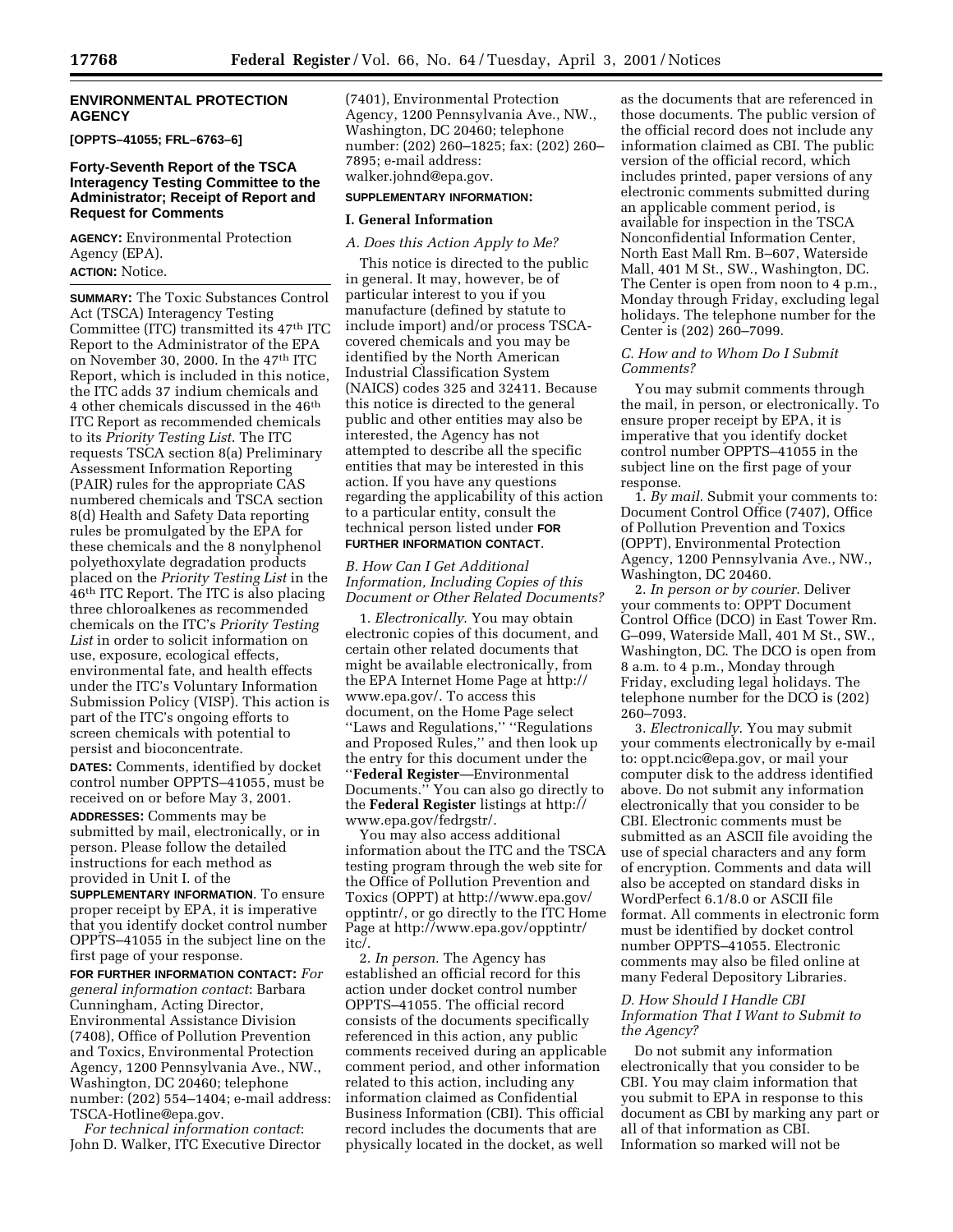disclosed except in accordance with procedures set forth in 40 CFR part 2. In addition to one complete version of the comment that includes any information claimed as CBI, a copy of the comment that does not contain the information claimed as CBI must be submitted for inclusion in the public version of the official record. Information not marked confidential will be included in the public version of the official record without prior notice. If you have any questions about CBI or the procedures for claiming CBI, please consult the technical person listed under **FOR FURTHER INFORMATION CONTACT**.

*E. What Should I Consider as I Prepare My Comments for EPA?*

We invite you to provide your views and comments on the 47th ITC Report. You may find the following suggestions helpful for preparing your comments:

1. Explain your views as clearly as possible.

2. Describe any assumptions that you used.

3. Provide copies of any technical information and/or data you used that support your views.

4. Provide specific examples to illustrate your concerns.

5. Make sure to submit your comments by the deadline in this notice.

6. To ensure proper receipt by EPA, be sure to identify the docket control number assigned to this action in the subject line on the first page of your response. You may also provide the name, date, and **Federal Register** citation.

# **II. Background**

The Toxic Substances Control Act (TSCA) (15 U.S.C. 2601 *et seq*.) authorizes the Administrator of the EPA to promulgate regulations under TSCA section 4(a) requiring testing of chemicals and chemical groups in order to develop data relevant to determining the risks that such chemicals and chemical groups may present to health or the environment. Section 4(e) of TSCA established the ITC to recommend chemicals and chemical groups to the Administrator of the EPA for priority testing consideration. Section 4(e) of TSCA directs the ITC to revise the TSCA section 4(e) *Priority Testing List* at least every 6 months.

1. *The 47*th *ITC Report*. The 47th ITC Report was received by the EPA Administrator on November 30, 2000, and is included in this notice. In the 47th ITC Report, the ITC:

i. Adds 37 indium chemicals (see Table 2 of the 47<sup>th</sup> ITC Report) and 4

other chemicals discussed in the 46th ITC Report as recommended chemicals to its *Priority Testing List*. The ITC requests TSCA section 8(a) PAIR rules for the appropriate CAS numbered chemicals and TSCA section 8(d) Health and Safety Data reporting rules be promulgated by the EPA for these chemicals and the 8 nonylphenol polyethoxylate degradation products placed on the *Priority Testing List* in the 46th ITC Report. The chemicals, for which needed information was not provided in response to the VISP published in the 46th ITC Report, are: Pentachlorothiophenol (CAS No. 133– 49–3, from the class

''polychlorobenzenethiols''); tetrachloropyrocatechol (CAS No. 1198– 55–6, from the class

''polychlorophenols''); *p*-toluidine, 5 chloro-.alpha.,.alpha.,.alpha.-trifluoro-2 nitro-*N*-phenyl- (CAS No. 1806–24–2, from the class

''chlorotrifluoromethylphenoxy benzenes'') benzoic acid, 3-[2-chloro-4- (trifluoromethyl)phenoxy]-2-ethoxy-1 methyl-2-oxo- (CAS No. 88185–22–2, from the class

''chlorotrifluoromethylphenoxy benzenes''). In addition, no information was provided on the following eight nonylphenol polyethoxylate degradation products: 4-nonylphenol ethoxylate (CAS No. 104–35–8); 4 nonylphenol diethoxylate (CAS No. 20427–84–3); 4-nonylphenoxy acetic acid (CAS No. 3115–49–9); 4 nonylphenoxy ethoxy acetic acid (CAS No. 106807–78–7); 4-nonylphenoxy diethoxy acetic acid (CAS No. 108241– 00–5); 4-nonylphenoxy triethoxy acetic acid; 4-nonylphenol triethoxylate; and 4-nonylphenol tetraethoxylate.

ii. Places three chloroalkenes [1,3 butadiene, 1,1,2,3,4-pentachloro-4-(1 methylethoxy)- (CAS No. 68334–67–8); 3-butenoic acid, 2,2,3,4,4-pentachloro-, butyl ester (CAS No. 75147–20–5); and 2,2,3,4,4-pentachloro-3-butenoic acid (CAS No. 85743–61–9)] as recommended chemicals on the *Priority Testing List* in order to solicit information on use, exposure, ecological effects, environmental fate, and health effects under the ITC's VISP. This action is part of the ITC's ongoing efforts to screen chemicals with potential to persist and bioconcentrate.

2. *Status of the Priority Testing List*. The current TSCA section 4(e) *Priority Testing List* as of November 2000 can be found in Table 1 of the 47<sup>th</sup> ITC Report which is included in this notice.

#### **List of Subjects**

Environmental protection, Chemicals, Hazardous substances.

Dated: March 23, 2001.

#### **Charles M. Auer,**

*Director, Chemical Control Division, Office of Pollution Prevention and Toxics. Seventh Report of the TSCA Interagency Testing Committee to the Administrator, U.S. Environmental Protection Agency*

#### **Table of Contents**

#### **Summary**

The TSCA Section 4(e) *Priority Testing List* (November 2000)

I. Background

- II. TSCA Section 8 Reporting
- A. TSCA section 8 rules
- B. ITC's use of TSCA section 8 and ''other information''
- C. Promoting more efficient use of information submission resources
- D. Requests related to promulgation of TSCA section 8(a) PAIR and section 8(d) HaSD reporting rules
- III. ITC's Activities During this Reporting
- Period (May to October 2000): Information Solicitations
- IV. Revisions to the TSCA Section 4(e) *Priority Testing List*: Chemicals added to the *Priority Testing List*:
	- A. Indium Chemicals
	- B. Chloroalkenes
	- C. Polychlorophenols and
	- Polychlorobenzenethiols
	- D. Chlorotrifluoromethylphenoxy Benzenes
- V. References

VI. The TSCA Interagency Testing Committee

#### **Summary**

This is the 47th Report of the Toxic Substances Control Act (TSCA) Interagency Testing Committee (ITC) to the Administrator of the U.S. Environmental Protection Agency (EPA). In this Report, the ITC is adding 37 indium chemicals and four other chemicals discussed in the 46th Report which was published in the **Federal Register** of December 1, 2000 (65 FR 75552) (FRL–6594–7) to its *Priority Testing List* so that TSCA section 8(a) Preliminary Assessment Information Reporting (PAIR) and TSCA section 8(d) Health and Safety Data (HaSD) reporting rules will be promulgated by the EPA. There is reason to believe the indium chemicals have potential to cause cancer in humans. The four chemicals discussed in the  $46^{\rm th}$  Report that are being added to the *Priority Testing List* are, pentachlorothiophenol and tetrachloropyrocatechol (from the class polychlorophenols and polychlorobenzenethiols), and *p*toluidine, 5-chloro- .alpha.,.alpha.,.alpha.- trifluoro-2-nitro-

*N*-phenyl and benzoic acid, 3-[2-chloro-4-(trifluoromethyl) phenoxy]-, 2-ethoxy-1-methyl-2-oxo (from the class chlorotrifluoromethylphenoxy benzenes). The four chemicals are being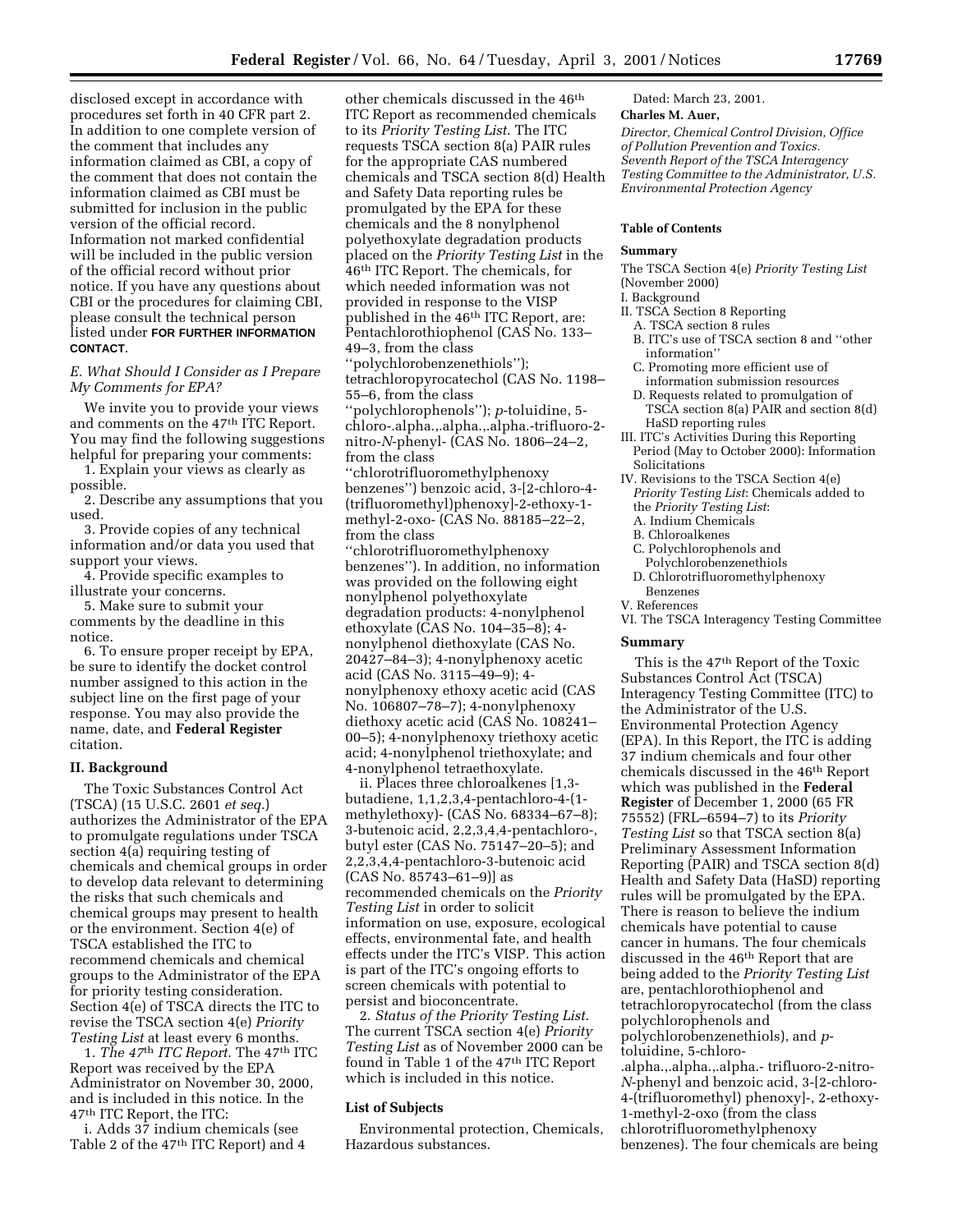added to the *Priority Testing List*, because information solicited in the ITC's 46th Report under the Voluntary Information Submissions Policy (VISP) was not provided to the ITC. The ITC is also asking EPA to promulgate TSCA section 8(a) PAIR and TSCA section 8(d) HaSD reporting rules for the 8

nonylphenol polyethoxylate degradation products that were added to the *Priority Testing List* in the ITC's 46th Report, because information requested for these chemicals was not voluntarily provided to the ITC. The ITC is placing three chloroalkenes on the *Priority Testing List* in order to solicit

information on use, exposure, ecological effects, environmental fate, and health effects under VISP. This action is part of the ongoing effort to screen chemicals with potential to persist and bioconcentrate. The revised TSCA section 4(e) *Priority Testing List* follows as Table 1 of this unit.

# TABLE 1.—THE TSCA SECTION 4(E) PRIORITY TESTING LIST (NOVEMBER 2000)

| Report | Date | Chemical/Group                                                                       | Action      |
|--------|------|--------------------------------------------------------------------------------------|-------------|
| 28     |      | Chemicals with low confidence reference dose (RfD)<br>Acetone<br>Thiophenol          | Designated  |
|        |      |                                                                                      | Recommended |
| 31     |      | 13 Chemicals with insufficient dermal absorption rate data                           | Designated  |
| 32     |      | 16 Chemicals with insufficient dermal absorption rate data                           | Designated  |
| 35     |      | 4 Chemicals with insufficient dermal absorption rate data.                           | Designated  |
| 37     |      | 10 Alkylphenols and 2 alkylphenol polyethoxylates                                    | Recommended |
| 39     |      |                                                                                      | Recommended |
| 41     |      | 18 Alkylphenols, 5 polyalkylphenols and 6 alkylphenol<br>polyethoxylates.            | Recommended |
| 42     |      |                                                                                      | Recommended |
| 42     |      |                                                                                      | Recommended |
| 42     |      |                                                                                      | Recommended |
| 42     |      |                                                                                      | Recommended |
| 46     |      | 8 Nonylphenol polyethoxylate degradation products                                    | Recommended |
| 47     |      |                                                                                      | Recommended |
| 47     |      |                                                                                      | Recommended |
| 47     |      |                                                                                      | Recommended |
| 47     |      | p-Toluidine, 5-chloro-.alphaalphaalpha.-trifluoro-2-nitro-<br>N-phenyl.              | Recommended |
|        |      | Benzoic acid, 3-[2-chloro-4-(trifluoromethyl)phenoxy]-, 2-<br>ethoxy-1-methyl-2-oxo. | Recommended |
|        |      |                                                                                      | Recommended |

# **I. Background**

The ITC was established by section 4(e) of TSCA ''to make recommendations to the Administrator respecting the chemical substances and mixtures to which the Administrator should give priority consideration for the promulgation of a rule for testing under section 4(a).... At least every six months..., the Committee shall make such revisions to the *Priority Testing List* as it determines to be necessary and transmit them to the Administrator together with the Committee's reasons for the revisions'' (Public Law 94–469, 90 Stat. 2003 *et seq*., 15 U.S.C. 2601 *et seq*.). Since its creation in 1976, the ITC has submitted 46 semi-annual (May and November) Reports to the EPA Administrator transmitting the *Priority Testing List* and its revisions. ITC Reports are available from the ITC's web site (http://www.epa.gov/opptintr/itc) within a few days of submission to the Administrator and from http:// www.epa.gov/fedrgstr after publication in the **Federal Register**. The ITC meets monthly and produces its revisions to the *Priority Testing List* with administrative and technical support from the ITC staff, ITC members and

their U.S. Government organizations, and contract support provided by EPA. ITC members and staff are listed at the end of this Report.

#### **II. TSCA Section 8 Reporting**

A. *TSCA section 8 rules*. Following receipt of the ITC's Report (and the revised *Priority Testing List*) by the EPA Administrator, the EPA's Office of Pollution Prevention and Toxics (OPPT) promulgates TSCA section 8(a) PAIR and TSCA section 8(d) HaSD reporting rules for chemicals added to the *Priority Testing List*. These rules require producers and importers of chemicals recommended by the ITC to submit production and exposure reports under TSCA section 8(a) and producers, importers, and processors of chemicals recommended by the ITC to submit unpublished health and safety studies under TSCA section 8(d). These rules are automatically promulgated by OPPT unless otherwise requested by the ITC.

B. *ITC's use of TSCA section 8 and ''other information*.'' The ITC reviews the TSCA section 8(a) PAIR reports, TSCA section 8(d) HaSD studies and ''other information'' that becomes available *after* the ITC adds chemicals to the *Priority Testing List*. ''Other

information'' includes TSCA section 4(a) and 4(d) studies, TSCA section 8(c) submissions, TSCA section 8(e) ''substantial risk'' notices, ''For Your Information'' (FYI) submissions, unpublished data submitted to and from U.S. Government organizations represented on the ITC, published papers, as well as use, exposure, effects, and persistence data that are voluntarily submitted to the ITC by manufacturers, importers, processors, and users of chemicals recommended by the ITC. The ITC reviews this information and determines if data needs should be revised, if chemicals should be removed from the *Priority Testing List* or if recommendations should be changed to designations.

C. *Promoting more efficient use of information submission resources*. The Voluntary Information Submissions Innovative Online Network (VISION) is accessible through the world wide web (http://www.epa.gov/opptintr/itc/ vision.htm). VISION includes the VISP and links to the TSCA Electronic HaSD Reporting Form (http://www.epa.gov/ opptintr/.er/hasd.htm). The EPA recently revised section 3.2 of the TSCA Electronic HaSD Reporting Form in response to ITC requests to provide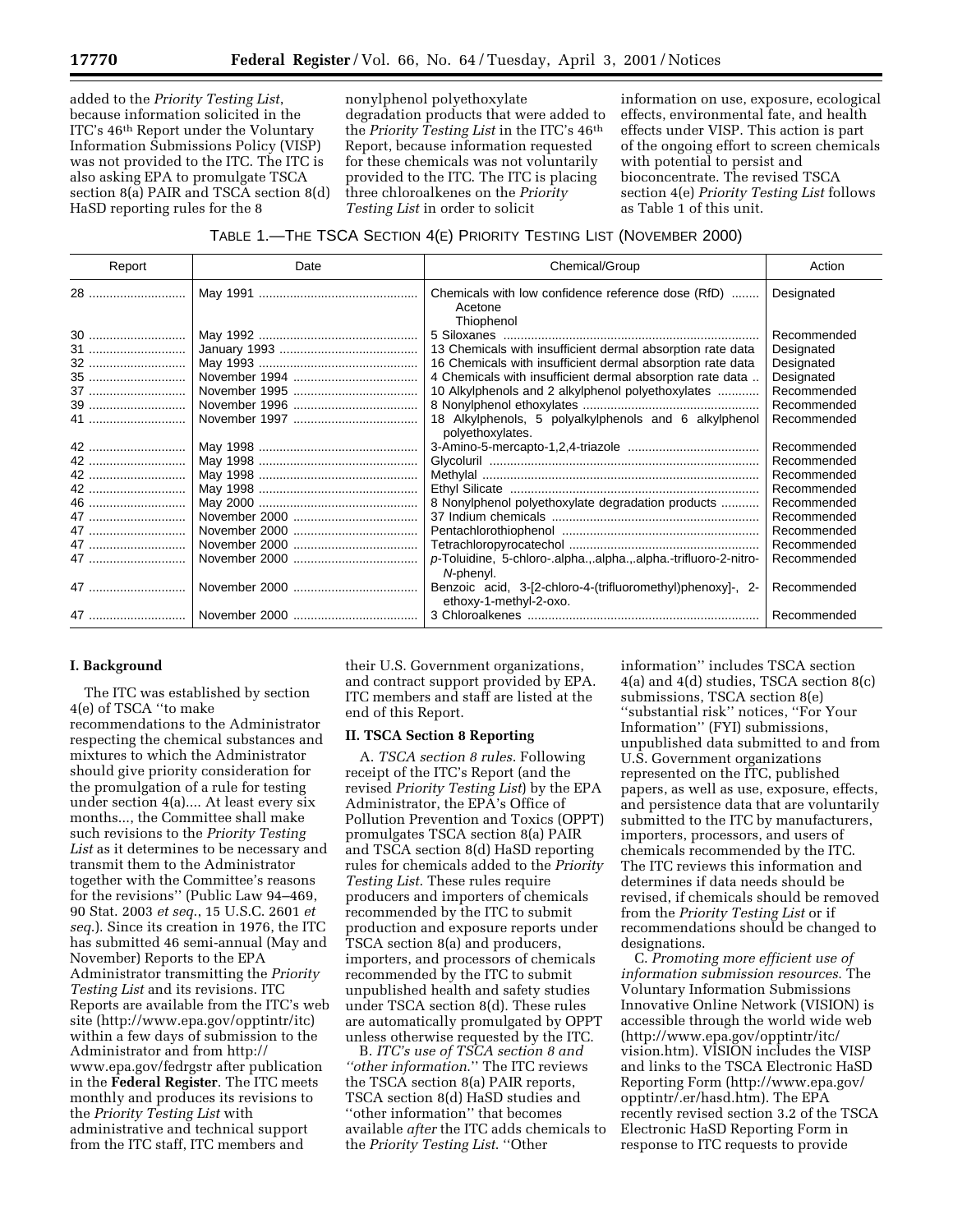more details on requested use and exposure information (see 46th Report). The VISP provides examples of data needed by ITC member U.S. Government organizations, examples of studies that should not be submitted, the milestones for submitting information, guidelines for using the TSCA Electronic HaSD Reporting Form and instructions for electronically submitting full studies. The TSCA Electronic HaSD Reporting Form can be used to provide electronic information on ITC voluntary submissions, TSCA section 8(d) studies (to meet data needs of the ITC member U.S. Government organizations), FYI submissions, and TSCA section 8(e) studies.

The ITC encourages chemical producers, importers, processors, and users to voluntarily provide electronic information via VISION on chemicals for which the ITC is soliciting voluntary information and to establish a dialogue with the ITC to discuss needed data. To enhance visibility, the ITC will be adding all chemicals to the *Priority Testing List* for which it is voluntarily soliciting information along with a request that EPA not immediately promulgate TSCA section 8(a) PAIR and section 8(d) HaSD reporting rules. If the ITC does not receive voluntary electronic information submissions to meet its data needs according to the procedures in VISP, the ITC may then request that EPA promulgate TSCA section 8(a) PAIR and section 8(d) HaSD reporting rules to determine if there are unpublished data to meet those needs. The ITC strongly encourages those companies that must respond to a TSCA section 8(d) HaSD reporting rule to provide data by using the TSCA Electronic HaSD Reporting Form.

D. *Requests related to promulgation of TSCA section 8(a) PAIR and section 8(d) HaSD reporting rules*. In this Report, the ITC is asking the EPA to promulgate TSCA section 8(a) PAIR and section 8(d) HaSD reporting rules for 37 indium chemicals; pentachlorothiophenol; tetrachloropyrocatechol; *p*-toluidine, 5 chloro- .alpha.,.alpha.,.alpha.-trifluoro-2-nitro-*N*-phenyl; benzoic acid, 3-[2 chloro-4-(trifluoromethyl)phenoxy]-, 2 ethoxy-1-methyl-2-oxo; and 8 nonylphenol polyethoxylate degradation products. Reporting rules are being requested for pentachlorothiophenol; tetrachloropyrocatechol; *p*-toluidine, 5 chloro-.alpha.,.alpha.,.alpha.-trifluoro-2 nitro-*N*-phenyl; benzoic acid, 3-[2 chloro-4-(trifluoromethyl)phenoxy]-, 2 ethoxy-1-methyl-2-oxo; and the 8 nonylphenol polyethoxylate degradation products because needed information was not provided in

response to the voluntary information solicitations published in the 46<sup>th</sup> Report. At this time, the ITC is requesting that EPA not promulgate TSCA section 8(a) PAIR and section 8(d) HaSD reporting rules for the 3 chloroalkenes (1,3-butadiene, 1,1,2,3,4 pentachloro-4-(1-methylethoxy)-; 3 butenoic acid, 2,2,3,4,4-pentachloro-; and 3-butenoic acid, 2,2,3,4,4 pentachloro-butyl ester) to allow chloroalkenes producers, importers, processors, and users an opportunity to voluntarily provide the requested information.

# **III. ITC's Activities During this Reporting Period (May to October 2000): Information Solicitations**

In its 46th Report, the ITC discussed its strategies to screen chemicals for persistence and bioconcentration potential (http://www.epa.gov/opptintr/ itc). These strategies are referred to as Degradation Effects Bioconcentration Information Testing Strategies (DEBITS). DEBITS provides a means to prioritize chemicals based on degradation, ecological, or human health effects and bioconcentration information. During this reporting period, the ITC continued to focus its efforts on structural classes of chemicals from a subset of 42 moderate production volume (MPV) chemicals (production/importation volumes between 100,000 and 1,000,000 pounds) with estimated or measured bioconcentration factors (BCFs) > 250 and about 70 structurally related non-MPV chemicals (also with BCFs > 250). In its 46th Report, the ITC solicited information on three such structural classes:

1. Polychlorophenols and polychlorobenzenethiols,

2. Chlorotrifluoromethylphenoxy benzenes, and

3. Perfluorinated chemicals.

During this reporting period, the ITC continued its review of chemicals with potential to persist and bioconcentrate and decided to solicit information on chloroalkenes. The ITC is seeking information on uses, exposures, health effects, and ecological effects from the manufacturers, importers, and processors of chloroalkenes. The ITC is requesting that solicited information be electronically submitted before February 28, 2001, consistent with the 90-day milestone of the VISP (http:// www.epa.gov/opptintr/itc/visp.htm) for submitting data through the TSCA Electronic HaSD Reporting Form. DEBITS will continue to be used to prioritize chemicals with potential to persist and bioconcentrate.

# **IV. Revisions to the TSCA Section 4(e) Priority Testing List: Chemicals Added to the Priority Testing List**

# *A. Indium Chemicals*

1. *Recommendation*. Indium chemicals are being added to the *Priority Testing List* to obtain importation, production, use, exposure, and health effects information to meet U.S. Government data needs.

2. *Rationales for recommendation*. There is clear evidence that indium phosphide causes tumors in rats and mice. As a result, indium phosphide and other indium chemicals are considered to be potentially carcinogenic to humans. Use of indium chemicals in the semiconductor and other industries may be increasing. Existing exposure limits may not be adequate to protect workers exposed to indium phosphide and other indium chemicals from an increased risk of lung cancer.

3. *Supporting information*. In a 2-year inhalation study there was clear evidence of carcinogenic activity of indium phosphide (Chemical Abstract Service number (CAS No.) 22398–80–7) in male and female F344/N rats and male and female B6C3F1 mice (http:// ntp-server.niehs.nih.gov/htdocs/ Results\_Status/Resstati/M882472.Html). In this study, the incidence of benign and malignant neoplasms were increased in the lungs of male and female rats and mice at doses of 0.03, 0.1, and 0.3 milligram/meter<sup>3</sup> (mg/m<sup>3</sup>). There was also an exposure-related increase in the incidence of benign and malignant neoplasms of the liver in male and female mice.

For indium and certain indium chemicals, the National Institute for Occupational Safety and Health's (NIOSH) Recommended Exposure Limit (REL), the American Council of Government Industrial Hygienists (ACGIH) threshold limit value (TLV), and the Occupational Safety and Health Administration's (OSHA) Permissible Exposure Limit (PEL) for construction and shipyard industries is 0.1 mg/m3. The current occupational exposure limits may not be adequate to protect workers exposed to indium phosphide and other indium chemicals from increased risk of lung cancer, because benign and malignant neoplasms were increased in the lungs of both sexes of rats and mice at doses lower than the PEL, REL, and TLV. Furthermore, experimental studies in hamsters suggest that indium arsenide may induce effects in the lung comparable to indium phosphide. These studies raise the concern for other indium chemicals and their potential health effects.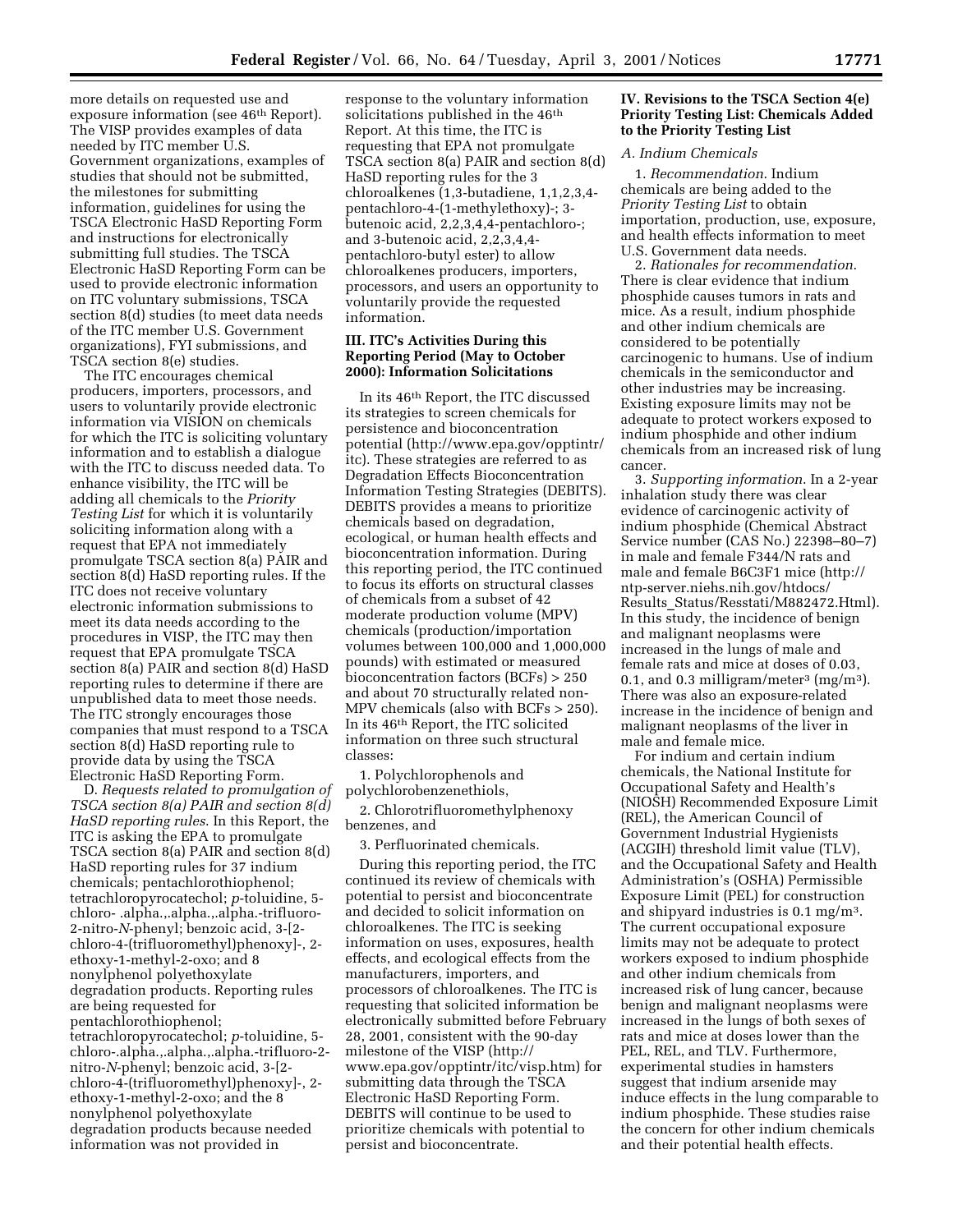The indium chemicals are believed to be increasingly used in the manufacture of semiconductors, injection lasers, solar cells, photodiodes, and lightemitting diodes. Worker exposures may occur during manufacturing and handling of these materials. However, there are no publicly available reports in the literature that assess workplace exposures to indium phosphide or other indium chemicals.

4. *Information needs*. The ITC needs:

i. Recent non-CBI estimates of annual production or importation volume data and trends, and use information, including percentages of production or importation that are associated with different uses;

ii. Estimates of the number of humans and concentrations of indium chemicals to which humans may be exposed in each relevant use, manufacturing, or processing scenario;

iii. Health effects data including pharmacokinetics, genotoxicity, subchronic toxicity, reproductive, and developmental toxicity, carcinogenicity and any human data from occupationally exposed workers.

The ITC seeks this information in order to adequately assess the extent and degree of exposure and potential hazard associated with the indium chemicals. Information is requested on the 37 indium-containing chemicals in Table 2 of this unit. Manufacturers, processors, and users of indium chemicals are encouraged to provide importation, production, use, exposure, and health effects information using the TSCA Electronic HaSD Reporting Form (http://www.epa.gov/opptintr/.er/ hasd.htm).

| TABLE 2.-INDIUM CHEMICALS BEING    |  |
|------------------------------------|--|
| ADDED TO THE PRIORITY TESTING LIST |  |

| CAS No.         | Chemical name                        |
|-----------------|--------------------------------------|
| 923–34–2 ……     | Triethylindium                       |
| $1303 - 11 - 3$ | Indium arsenide                      |
| $1312 - 41 - 0$ | Indium antimonide                    |
| $1312 - 43 - 2$ | Indium (III) oxide                   |
| $1312 - 45 - 4$ | Indium (III) telluride               |
| 4194–69–8 …     | Indium (III) citrate                 |
| 7440–74–6       | Indium                               |
| 7783-52-0       | Indium (III) fluoride                |
| 10025-82-8      | Indium (III) chloride                |
| 12018-95-0      | Copper indium diselenide             |
| 12030-14-7      | Indium (II) sulfide                  |
| 12030-24-9      | Indium (III) sulfide                 |
| 12056-07-4      | Indium selenide                      |
| 12672-70-7      | Indium chloride                      |
| 12672-71-8      | Indium (I) oxide                     |
| 13464-82-9      | Indium (III) sulfate                 |
| 13510-35-5      | Indium (III) iodide                  |
| 13770-61-1      | Indium (III) nitrate                 |
| 13966-94-4      | Indium (I) iodide                    |
| 14166-78-0      | Indium (III) fluoride                |
| 14280-53-6      | Indium (I) bromide                   |
| 14405-45-9      | Indium <i>tris</i> (acetylacetonate) |

TABLE 2.—INDIUM CHEMICALS BEING ADDED TO THE PRIORITY TESTING LIST—Continued

| CAS No.          | Chemical name                  |
|------------------|--------------------------------|
| 20661–21–6       | Indium (III) hydroxide         |
| 22398-80-7       | Indium (I) phosphide           |
| 25114-58-3       | Indium (III) acetate           |
| 25617-98-5       | Indium nitride                 |
| $50926 - 11 - 9$ | Indium tin oxide               |
| 55326-87-9       | Indium hydroxide               |
| 71243-84-0       | Indium tin oxide               |
| 13465-09-3       | Indium (III) bromide           |
| 13465-10-6       | Indium (I) chloride            |
| 13709-93-8       | Indium (III) borate            |
| 27765-48-6       | Indium (III) tetrafluoroborate |
| 66027-93-8       | Indium (III) sulfamate         |
| 66027-94-9       | Hydroxybis(trifluoroacetato-   |
|                  | ,O)indium                      |
| 67816-06-2       | Indium (III) 2-ethylhexanoate  |
| 68310–35–0       | Indium (III) neodecanoate      |
|                  |                                |

# *B. Chloroalkenes*

1. *Recommendation*. Three chloroalkenes are being added to the *Priority Testing List* to obtain information on uses, exposures, environmental releases, pharmacokinetics, subchronic toxicity, mutagenicity, reproductive and developmental effects, carcinogenicity, and ecological effects. At this time, the ITC is requesting that EPA not promulgate TSCA section 8(a) PAIR and section 8(d) HaSD reporting rules for these chemicals in order to allow chloroalkenes producers, importers, processors, and users an opportunity to voluntarily provide the requested information.

2. *Rationales for recommendation*. Two chloroalkenes are believed to be produced in substantial amounts and are predicted to persist and bioconcentrate in the environment. The third chloroalkene is a likely hydrolysis product of one of the other chloroakenes. All three chemicals present suspicion of toxicity based either on mutagenicity data or shared structural similarities with hexachloro-1,3-butadiene.

3. *Supporting information*. Chloroalkenes under review include 4 chemicals: Hexachloro-1,3-butadiene (CAS No. 87–68–3); 1,3-butadiene, 1,1,2,3,4-pentachloro-4-(1 methylethoxy)- (CAS No. 68334–67–8); 3-butenoic acid, 2,2,3,4,4-pentachlorobutyl ester (CAS No. 75147–20–9); and 2,2,3,4,4-pentachloro-3-butanoic acid (CAS No. 85743–61–9). All except the 2,2,3,4,4-pentachloro-3-butenoic acid meet the DEBITS criteria and have BCFs >250. However, 2,2,3,4,4-pentachloro-3 butenoic acid is a hydrolysis product of 3-butenoic acid, 2,2,3,4,4-pentachlorobutyl ester. The ITC is not soliciting information on hexachloro-1,3butadiene because data are being developed under the Organization for Economic Cooperation and Development (OECD) Screening Information Data Set (SIDS) program (http://www.oecd.org//ehs/guide/sd97- 1.htm). Hexachloro-1,3-butadiene was included to provide opportunities to develop Structure Activity Relationships (SARs).

1,3-Butadiene, 1,1,2,3,4-pentachloro-4-(1-methylethoxy)- meets the DEBITS criteria of ultimate predicted aerobic biodegradation rate of > 2-3 months and estimated log octanol-water partition coefficient (log P) ranging from 3 to 6. 1,3-Butadiene, 1,1,2,3,4-pentachloro-4- (1-methylethoxy)- is a MPV chemical with a log P of 5.14 and estimated BCF of 509. The only health effects data for 1,3-butadiene, 1,1,2,3,4-pentachloro-4- (1-methylethoxy)- were from acute toxicity tests in rats that estimated the  $LD_{50}$  to be 1,210 mg/kilogram (kg) body weight (Mallinckrodt, 1978a). No ecological effects data were obtained for this chemical. 1,3-Butadiene, 1,1,2,3,4 pentachloro-4-(1-methylethoxy)- is structurally similar to hexachloro-1,3 butadiene and, therefore, may share some common metabolic pathways and related toxicities. Hexachloro-1,3 butadiene is known to be metabolically converted by glutathione *S*-transferase to the glutathione conjugate, and then to a cysteine sulfoxide, which is cytotoxic to the kidney proximal tubular cells. This metabolic activation is believed to be responsible for the nephrotoxicity associated with the chemical.

3-Butenoic acid, 2,2,3,4,4 pentachloro- butyl ester is another MPV chemical with BCF>250. It has an estimated log P of 4.42, and an estimated BCF of 1797. There are no ecological effects data for 3-butenoic acid, 2,2,3,4,4-pentachloro- butyl ester. Acute toxicity and genotoxicity studies were available for the chemical. The rat oral  $LD_{50}$  value was 2.09 gram  $(g)/kg$ body weight (Mallinckrodt, 1978b). Negative results were obtained in a reverse mutation assay using *Salmonella typhimurium* (TA-1535, TA-1537, TA-1538, TA-98, and TA-100) and *Saccharomyces cerevisiae* (D4) with or without metabolic activation (Mallinckrodt, 1984a). There was no significant increase in 6-thioguanine resistant mutation frequency in Chinese hamster ovary cells with or without metabolic activation (Mallinckrodt, 1984c). There was a positive response in an *Escherichia coli* microsuspension assay for DNA damage and in the frequency of sister chromatid exchange and chromosomal aberrations from Chinese hamster ovary cells (Mallinckrodt, 1984b,d,e).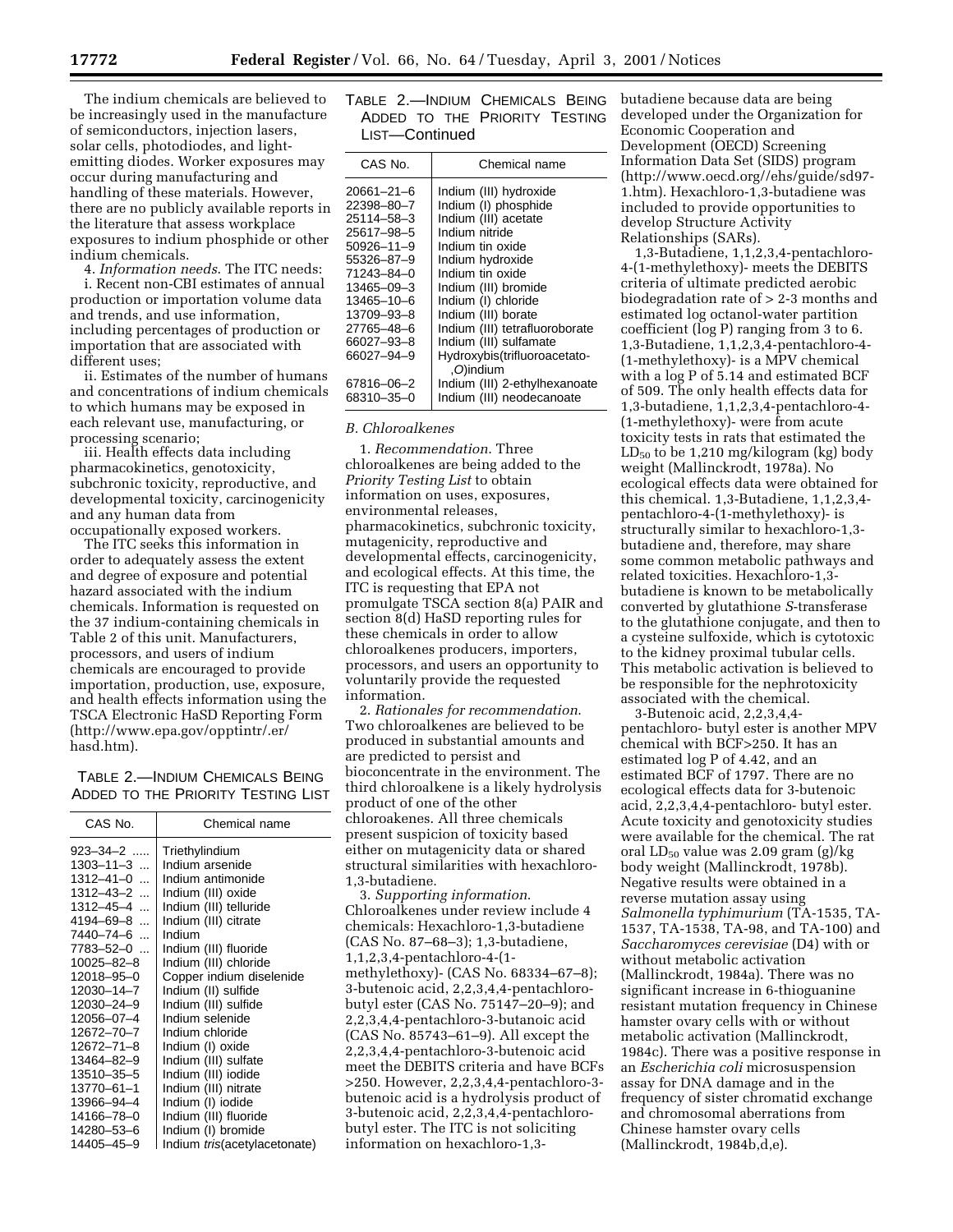3-Butenoic acid, 2,2,3,4,4 pentachloro-butyl ester is likely hydrolyzed to 2,2,3,4,4-pentachloro-3 butenoic acid. The latter chemical has a predicted aerobic biodegradation rate of > 2–3 months, an estimated log P of 3.38, an estimated BCF of 3, but its production volume is less than 10,000 pounds per annum. Like its butyl ester, 2,2,3,4,4-pentachloro-3-butenoic acid has some genotoxic activity. It caused reverse mutation in *Salmonella typhimurium* strain TA100 both with and without metabolic activation (Reichert et al. 1984) and induced both unscheduled DNA synthesis (with and without activation) and morphological transformation in Syrian hamster embryo fibroblasts (Schiffmann et al. 1984). 3-Butenoic acid, 2,2,3,4,4 pentachloro-butyl ester presents a suspicion of toxicity based on existing data and its metabolic relationship and structural similarity to 2,2,3,4,4 pentachloro-3-butenoic acid.

Information Profiles for 1,3-butadiene, 1,1,2,3,4-pentachloro-4-(1 methylethoxy)-, 3-butenoic acid, 2,2,3,4,4-pentachloro-butyl ester and 2,2,3,4,4-pentachloro-3-butenoic acid will be available on the ITC's web site (http://www.epa.gov/opptintr/itc).

4. *Information needs*. The ITC needs information on uses, exposures, environmental releases, pharmacokinetics, subchronic toxicity, mutagenicity, reproductive and developmental effects, carcinogenicity, and ecological effects for 1,3-butadiene, 1,1,2,3,4-pentachloro-4-(1 methylethoxy)-; 3-butenoic acid, 2,2,3,4,4-pentachloro- and 3-butenoic acid, 2,2,3,4,4-pentachloro-butyl ester. In addition, the ITC needs hydrolysis rate data for 3-butenoic acid, 2,2,3,4,4 pentachloro-butyl ester. If the information is not voluntarily submitted in accordance with VISP, the ITC will ask EPA to promulgate TSCA section 8(a) PAIR and section 8(d) HaSD reporting rules in a subsequent Report.

# *C. Polychlorophenols and Polychlorobenzenethiols*

1. *Recommendation*. Pentachlorothiophenol (CAS No. 133– 49–3) and tetrachloropyrocatechol (CAS No. 1198–55–6) are being added to the *Priority Testing List* so that final TSCA section 8(a) and 8(d) rules will be promulgated by the EPA.

2. *Rationale for recommendation*. Information solicited in the 46th Report for pentachlorothiophenol and tetrachloropyrocatechol was not provided to the ITC.

3. *Supporting information*. Pentachlorothiophenol and tetrachloropyrocatechol meet the

DEBITS criteria for persistence and bioconcentration. Pentachlorothiophenol has an estimated BCF of 7066. Tetrachloropyrocatechol's measured BCF ranges from 316–5011. There are no publicly available ecological effects and limited health effects data for pentachlorothiophenol. Tetrachloropyrocatechol has been shown to be highly toxic to fish but little is known about health effects in mammalian species. Pentachlorothiophenol and tetrachloropyrocatechol are metabolites of pentachlorophenol. Pentachlorothiophenol has also been detected in the urine of human populations exposed to hexachlorobenzene. The carcinogenicity, reproductive effects and developmental toxicities of hexachlorobenzene and pentachlorophenol are well known. The ITC believes that pentachlorothiophenol and tetrachloropyrocatechol present a suspicion of toxicity given the metabolic relationship and structural similarity to hexachlorobenzene and pentachlorophenol. Detailed information supporting the addition of pentachlorothiophenol and tetrachloropyrocatechol to the *Priority Testing List* was provided in the ITC's 46th Report.

4. *Information needs*. The ITC needs information on uses and data on exposures, environmental releases, pharmacokinetics, subchronic toxicity, reproductive and developmental effects, carcinogenicity, and ecological effects for pentachlorothiophenol and tetrachloropyrocatechol. The ITC also needs mutagenicity data for pentachlorothiophenol. Manufacturers, processors, and users of these chemicals are encouraged to provide importation, production, use, exposure, and health effects information using the TSCA Electronic HaSD Reporting Form (http:/ /www.epa.gov/opptintr/.er/hasd.htm).

#### *D. Chlorotrifluoromethylphenoxy Benzenes*

1. *Recommendation*. *p*-Toluidine, 5 chloro- .alpha.,.alpha.,.alpha.-trifluoro-2-nitro-*N*-phenyl (CAS No. 1806–24–2) and benzoic acid, 3-[2-chloro-4- (trifluoromethyl)phenoxy]-, 2-ethoxy-1 methyl-2-oxo (CAS No. 88185–2–2) are being added to the *Priority Testing List* so that final TSCA section 8(a) and 8(d) rules will be promulgated by the EPA.

2. *Rationale for recommendation*. Information solicited in the 46th Report for *p*-toluidine, 5-chloro- .alpha.,.alpha.,.alpha.-trifluoro-2-nitro-*N*-phenyl and benzoic acid, 3-[2-chloro-4-(trifluoromethyl)phenoxy]-, 2-ethoxy-

1-methyl-2-oxo was not provided to the ITC.

3. *Supporting information*. Eight chlorotrifluoromethylphenoxy benzenes were listed in the ITC's 46th Report. All were estimated to persist and seven had estimated BCFs > 250. Six chlorotrifluoromethylphenoxy benzenes were highly toxic to fish. One member of this class, Lactofen is a well-studied herbicide, considered by the U.S. EPA to be a probable human carcinogen. As a result of the oncogenicity and other adverse health effects associated with Lactofen, there is a heightened concern for potential toxicity of the other chlorotrifluoromethylphenoxy benzenes which have not been extensively investigated. Information was solicited for 4 of 8 chlorotrifluoromethylphenoxy benzenes listed in the ITC's 46th Report. Lactofen and three HPV chemicals were not included in the solicitation.

In response to the solicitation, the ITC learned that one of these chemicals, phenol, 5-(2-chloro-4- (trifluoromethyl)phenoxy)-2-nitro- (CAS No. 42874–63–5) is a process intermediate that is not isolated from storage nor packaged for distribution in commerce. Another chlorotrifluoromethylphenoxy benzene for which information was solicited, benzene, 2-chloro-1-(3-methylphenoxy)- 4-(trifluoromethyl)- (CAS No. 42874– 96– 4) was previously added to a TSCA section 8(d) HaSD reporting rule as a result of its addition to the *Priority Testing List* in the ITC's 29th Report (56 FR 67424, December 30, 1991). Since it is already included in a TSCA section 8(d) HaSD reporting rule (47 FR 38780, October 4, 1982) and the reporting period is 10 years in length, benzene, 2 chloro-1-(3- methylphenoxy)-4- (trifluoromethyl)- does not have to be added to the *Priority Testing List* to facilitate that action. The other two chlorotrifluoromethylphenoxy benzenes, *p*-toluidine, 5-chloro- .alpha.,.alpha.,.alpha.-trifluoro-2-nitro-*N*-phenyl and benzoic acid, 3-[2-chloro-4-(trifluoromethyl)phenoxy]-, 2-ethoxy-1-methyl-2-oxo are being added to the *Priority Testing List*, because no information was submitted in response to the 46th Report solicitation. Detailed information supporting the addition of *p*-toluidine, 5-chloro- .alpha.,.alpha.,.alpha.-trifluoro-2-nitro-*N*-phenyl and benzoic acid, 3-[2-chloro-4-(trifluoromethyl)phenoxy]-, 2-ethoxy-1- methyl-2-oxo to the *Priority Testing* List was provided in the ITC's 46<sup>th</sup> Report.

4. *Information needs*. The ITC needs information on uses, exposures, environmental releases, ecological effects, pharmacokinetics, subchronic